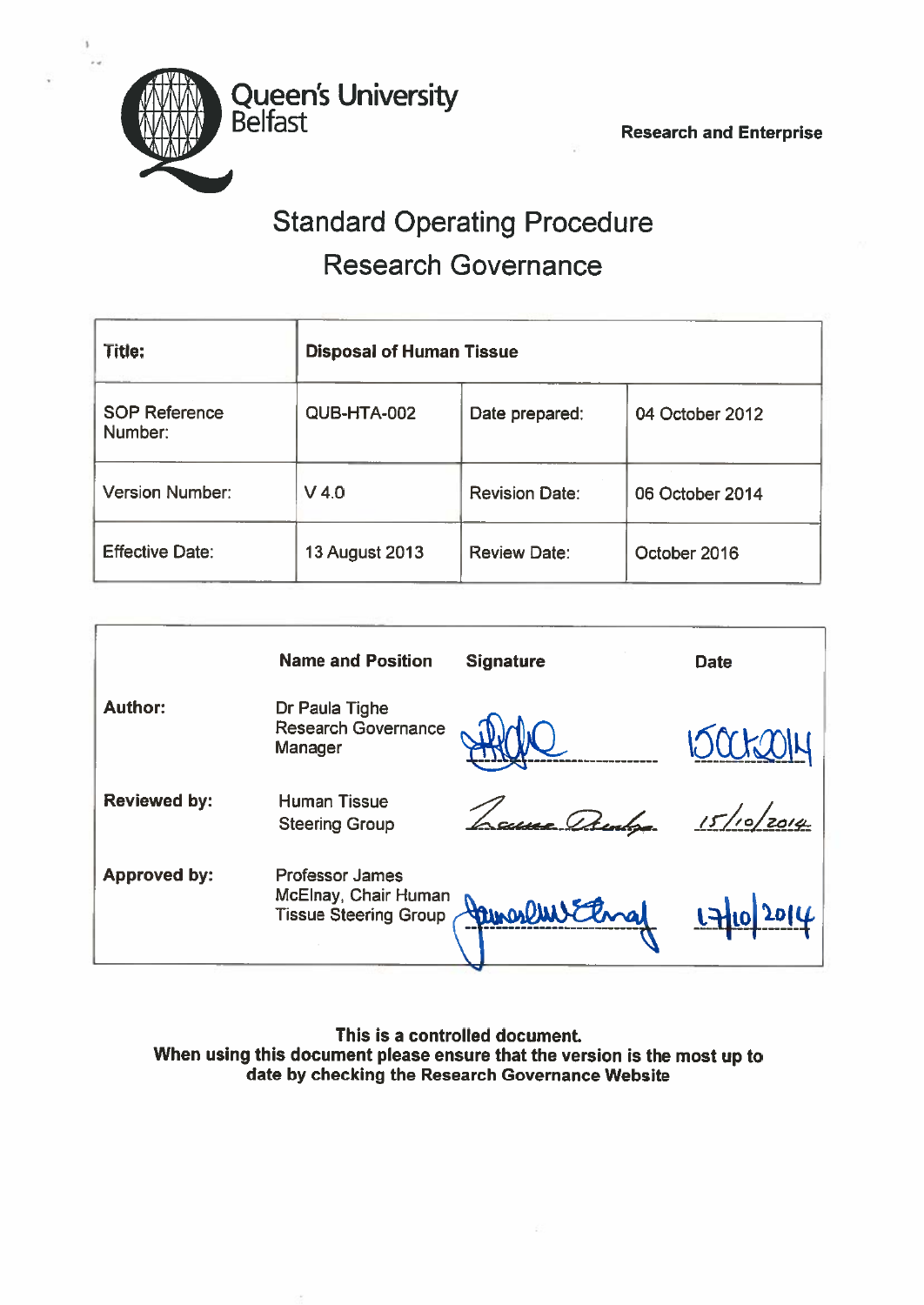# Do Not Copy

ī

# Revision Log

| <b>Previous Version</b> | Date of                    | Reason for                                                                                                            | <b>New Version</b> |
|-------------------------|----------------------------|-----------------------------------------------------------------------------------------------------------------------|--------------------|
| number                  | <b>Review/Modification</b> | <b>Review/Modification</b>                                                                                            | <b>Number</b>      |
| FMS&LS/SOP/003/002      | 04/10/12                   | Rewrite because of<br>integration to Research<br>Governance                                                           | v1.0               |
| $V$ 1.0                 | 27 June 2013               | <b>Change to Clinical</b><br><b>Waste Packaging</b><br><b>Regulations</b>                                             | V <sub>2.0</sub>   |
| V <sub>2.0</sub>        | 08 August 2013             | Change to reflect<br>practices of disposal<br>contractor                                                              | V3.0               |
| V3.0                    | 06 October 2014            | Periodic review.<br>Queen's Online<br>replaced by Research<br><b>Governance Website</b><br>included on cover<br>page. | $V$ 4.0            |

 $\sim$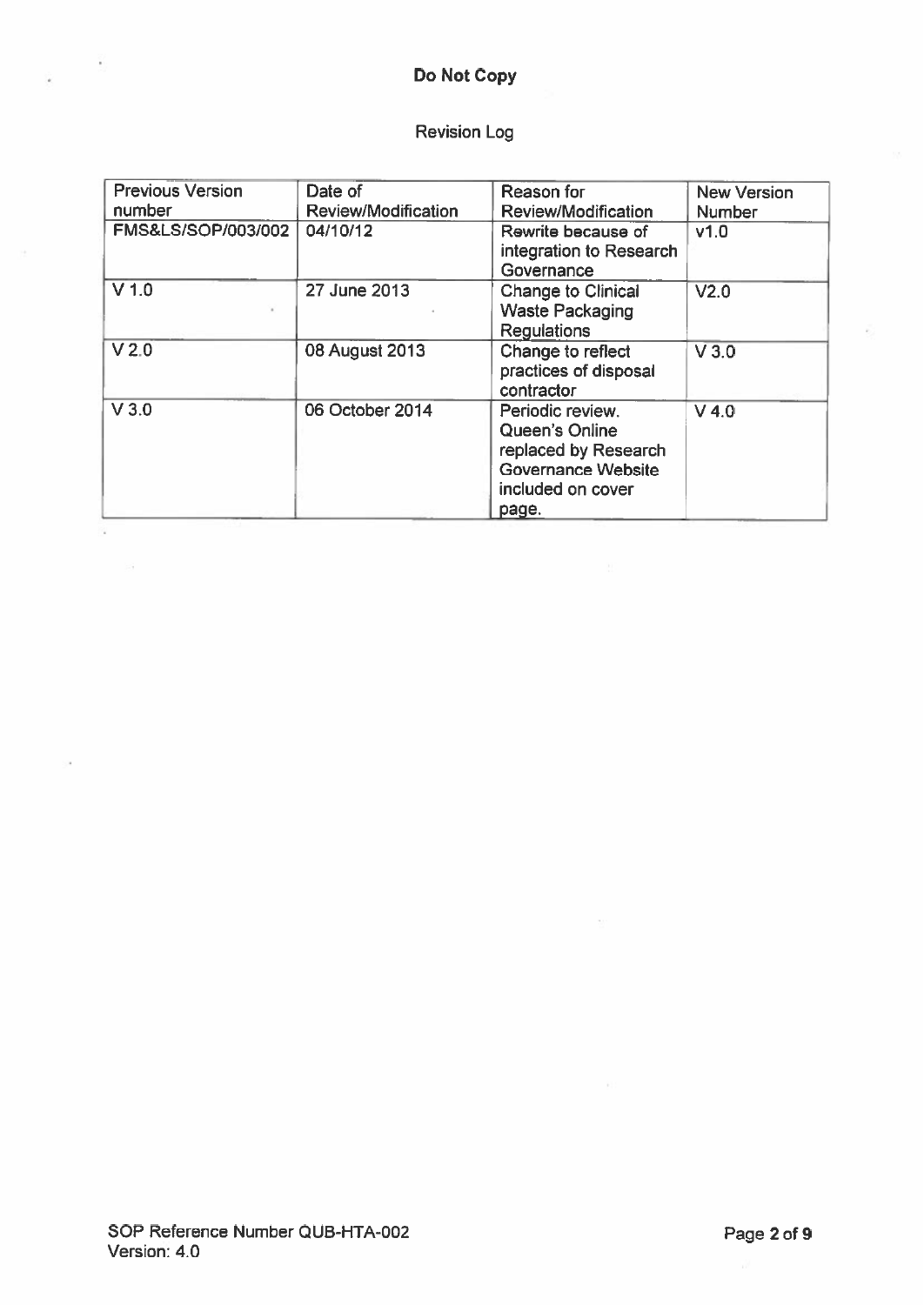# 1. Purpose

This Standard Operating Procedure (SOP) describes the process for disposal of human tissue as required by the Human Tissue Act 2004 (HT Act).

#### 2. Introduction

The HT Act came into force on the 1 September 2006 and provides <sup>a</sup> framework for regulation of research involving the removal, storage, use and disposal of human tissue. The Act requires that human tissue, defined as relevant material, is disposed of appropriately. The disposal requirements may vary depending on whether or not the tissue is from the living or the deceased. Research participants, or their relatives, should be made aware of how their tissue will be disposed of as part of the consent process. The Human Tissue Authority (HTA) code of practice 5 'disposal of human tissue' provides guidance on the standards expected for the disposal of human tissue.

#### 3. Scope

This SOP applies to all members of University staff; both academic and suppor<sup>t</sup> staff as defined by Statute <sup>1</sup> and including honorary staff and students who are responsible for the disposal of relevant material in the areas licensed for research by the HTA at Queen's University Belfast.

Note: Human tissue samples collected as par<sup>t</sup> of <sup>a</sup> clinical trial of an investigational medicinal product (CTIMP) or samples acquired from the Northern Ireland Biobank will have their own procedures and requirements and should not follow this SOP.

#### 4. Responsibilities

#### 4.1 Designated Individual

The Designated Individual (Dl) is responsible for ensuring that appropriate disposal procedures and practices are in <sup>p</sup>lace as required by the terms of the HTA licence.

# 4.2 Person Designated

The Person Designated (PD) is responsible for providing advice and guidance on appropriate disposal procedures and practices in their area as required.

#### 4.3 Chief Investigator or custodian of the samples

The Chief Investigator (Cl) or custodian of the samples is responsible for ensuring all human tissue is disposed of appropriately in accordance with the requirements of HT Act, that disposal records are maintained and that the Human Tissue Register is updated to reflect any disposal.

# 4.4 Researcher or other suppor<sup>t</sup> staff

The researcher or other suppor<sup>t</sup> staff delegated the task of disposing of human tissue must ensure that the disposal is carried out in accordance with this SOP and that appropriate disposal records are maintained.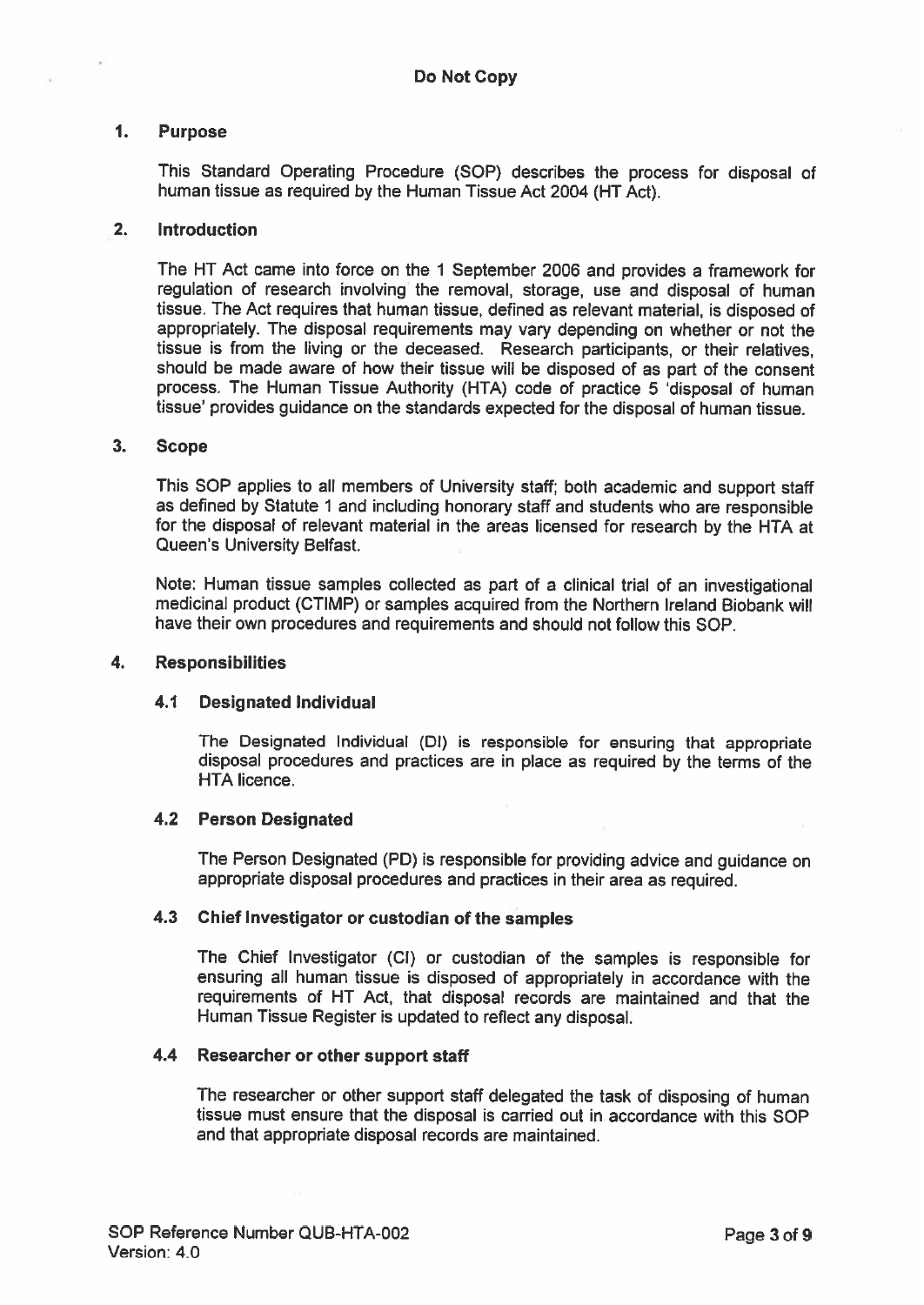# 5. Procedure

# 5.1 General

The HT Act defines relevant material as material that has come from the human body and consists of or includes human cells (see HTA website http://www.hta.gov.uk/ for a full list of relevant material).

Human tissue must be treated in <sup>a</sup> dignified manner and disposed of separately to other waste.

When human tissue is acquired from another establishment, the disposal requirements stipulated in the Material Transfer Agreement (MTA) or Service Level Agreement (SLA) must be adhered to.

All health and safety requirements with regards to the disposal of human tissue (ie for hazardous material) must be followed. The University's Biological Safety Chemical Safety Policy provide further information (hllp://www.qub.ac.uk/directorates/HumanResources/OccupationalHealthandsaf ety/HealthahdSafetyPolicy/PolicyandGuidance/). Risk assessments must be completed for all research activities involving human tissue, including disposal, to minimise the risk of contamination and protect the health and safety of staff, students and visitors.

# 5.2 Disposal Procedure

# 5.2.1 Primary Packaging

All relevant material for disposal must be contained in an appropriate clinical waste bin as detailed in (Appendix 1) unless burial or cremation is deemed more appropriate.

Anatomical waste should be placed in <sup>a</sup> red-lidded bin. Anatomical waste is defined as relevant material that is <sup>a</sup> recognisable (for example <sup>a</sup> whole eye would be classed as anatomical waste whereas <sup>a</sup> sample of vitreous humour would not).

All clinical waste bins containing relevant material must be destined for incineration. Care must be taken as orange-lidded 60 litre bins are heattreated and sent to deep land fill. However orange-lidded sharps bins are incinerated and would be suitable for the disposal of relevant material.

Each clinical waste bin must:

- Only contain human tissue or material contaminated with human tissue;
- Be assembled according to the manufacturer's instructions;
- Be labelled 'HTA relevant material only;
- •Be signed and dated by the person assembling/closing the container;
- •Have <sup>a</sup> traceable label.

Each clinical waste bin must not:

• With the exception of 'sharps' bins be used for the disposal of sharps;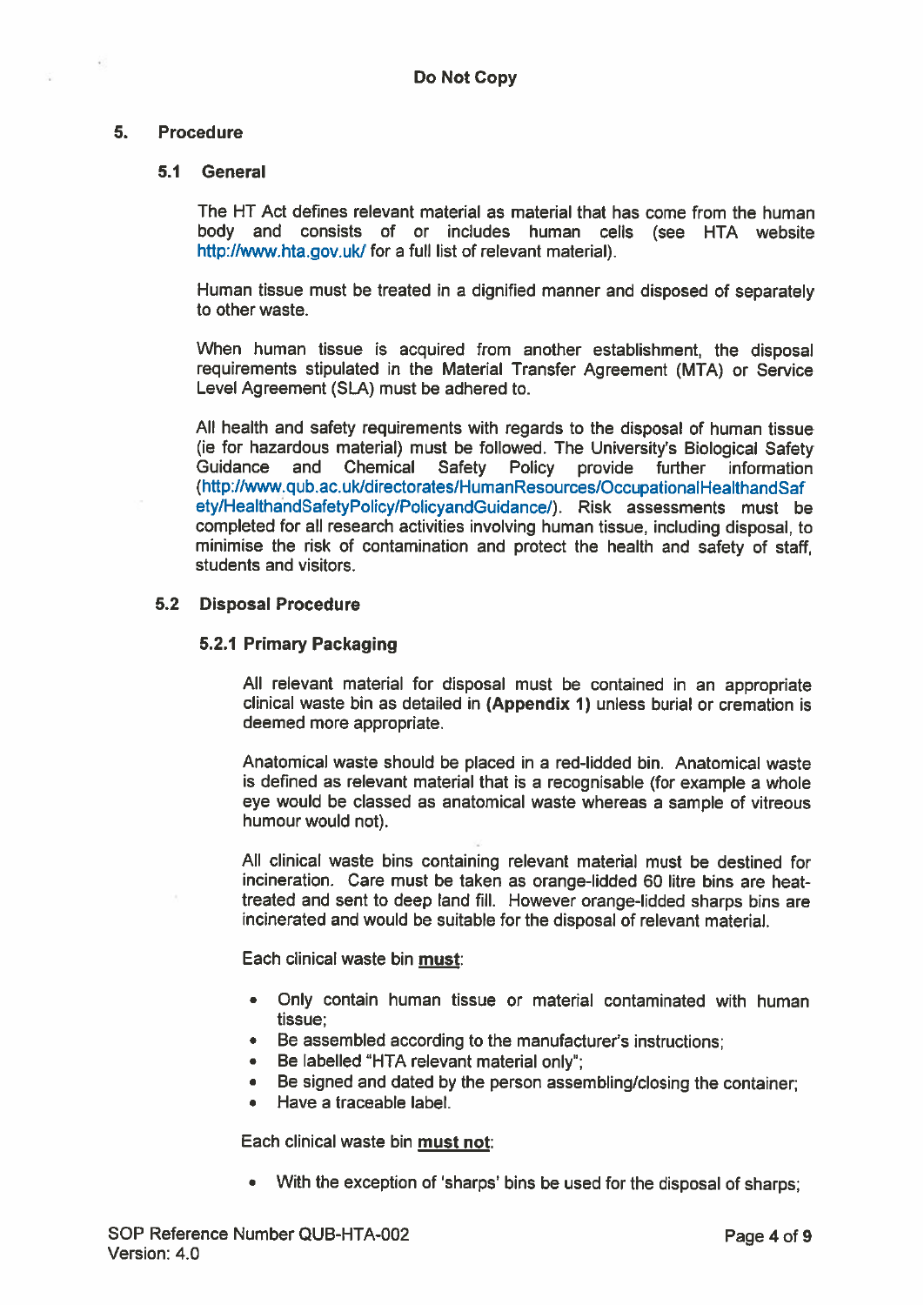- $\bullet$   $\;$  Be filled more than  $\%$  full;
- Be <sup>p</sup>laced within <sup>a</sup> yellow/orange bag

#### 5.2.2 Disposal of primary packaging containing human tissue

- (i) Bins should be permanently sealed and tagged then <sup>p</sup>laced in <sup>a</sup> designated collection area;
- (ii) Designated areas must not be within publicly accessed areas or food preparation areas;
- (iii) Designated areas must be well ventilated;
- (iv) At the point of origin, human tissue destined for disposal should be stored no longer than necessary and in appropriate conditions.

Guidelines on clinical waste packaging for disposal are <sup>g</sup>iven in Appendix 1.

#### 5.3 Disposal of tissue from the deceased

Tissue samples from the deceased should be handled in accordance with the wishes of the deceased person or their relatives when the expresse<sup>d</sup> method of disposal is reasonable and legal.

Human tissue removed from the deceased can only be used for research purposes if appropriate informed consent is in place. Consideration should be <sup>g</sup>iven to disposal arrangements at the time of obtaining consent and the disposal procedures explained to the individual providing the consent.

Disposal options available for tissue from the deceased include incineration, cremation or burial.

#### 5.3.1 Existing holdings

The term existing holdings refers to human tissue collected prior to the implementation of the NT Act on the <sup>1</sup> September 2006. Existing holdings may include blocks, slides, organs and bones.

(i) Unidentifiable existing holdings

The HTA consider existing holdings of tissue from the deceased to be unidentifiable if:

- There is no label or identification mark affixed to the organ or tissue;
- There is <sup>a</sup> label or identification mark but this cannot be linked to any existing record;
- There is <sup>a</sup> label or identification mark which can be linked to <sup>a</sup> record but identification requires <sup>a</sup> link with records or registers that no longer exist

Unidentifiable existing holdings from the deceased may be disposed of by incineration, burial or cremation as appropriate.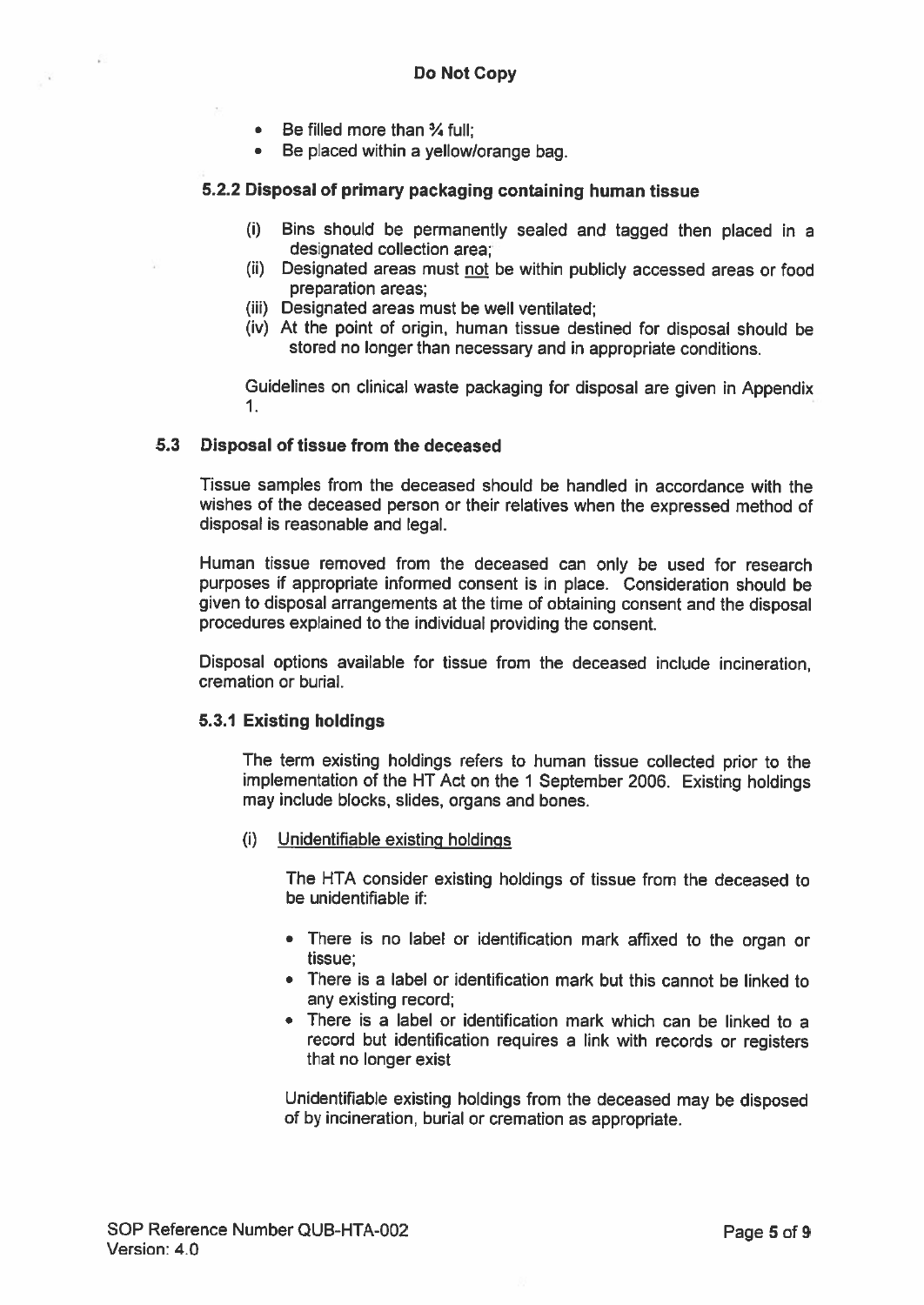#### (ü) Identifiable existing holdings

Identifiable existing holdings for which relatives are in contact with the University should be retained until such times as the relatives can make their wishes clear.

If it is not possible to make contact with <sup>a</sup> relative or if contact is made but subsequently lost identifiable existing holdings may be considered to be unclaimed and disposed of by incineration, burial or cremation as appropriate.

# 5.4 Disposal of tissue from the living

Human tissue taken from the living, including tissue no longer being stored for <sup>a</sup> scheduled purpose (ie research), should normally be disposed of by incineration and in accordance with the disposal procedure described under 5.2. There may be practical exceptions which limit incineration as <sup>a</sup> disposal method for some forms of relevant material (eg <sup>24</sup> hour urine collections). If unsure, researchers are advised to consult with the PD for their area on the most appropriate disposal method.

# 5.4.1 Surplus human tissue

Surplus human tissue acquired from the living as <sup>a</sup> result of participating in research, receiving medical treatment or undergoing diagnostic testing can be treated as waste and should be disposed of by incineration in accordance with the disposal procedure described under 5.2. Surplus human tissue also includes tissue fragments trimmed from the sample before it is processe<sup>d</sup> for histology and tissue sections trimmed from wax-embedded blocks prior to use.

# 5.4.2 Existing holdings

Identifiable and unidentifiable human tissue removed from the living prior to the implementation of the HT Act on the <sup>1</sup> September <sup>2006</sup> should be disposed of by incineration and in accordance with the disposal procedure described under 5.2.

# 5.5 Disposal documentation/records

The following information must be recorded in local records for the disposal of relevant material:

- •Date of disposal;
- •Name of person undertaking the disposal;
- •Name of the Cl/custodian of the samples;
- •Unique sample identification number (or series);
- •Method of disposal;
- •Reason for disposal (eg end of study, withdrawal of consent).

<sup>A</sup> suggested disposal form template is provided in Appendix 2. The CI is responsible for ensuring the Queen's Online (QOL) Tissue Register is updated following disposal of any relevant material.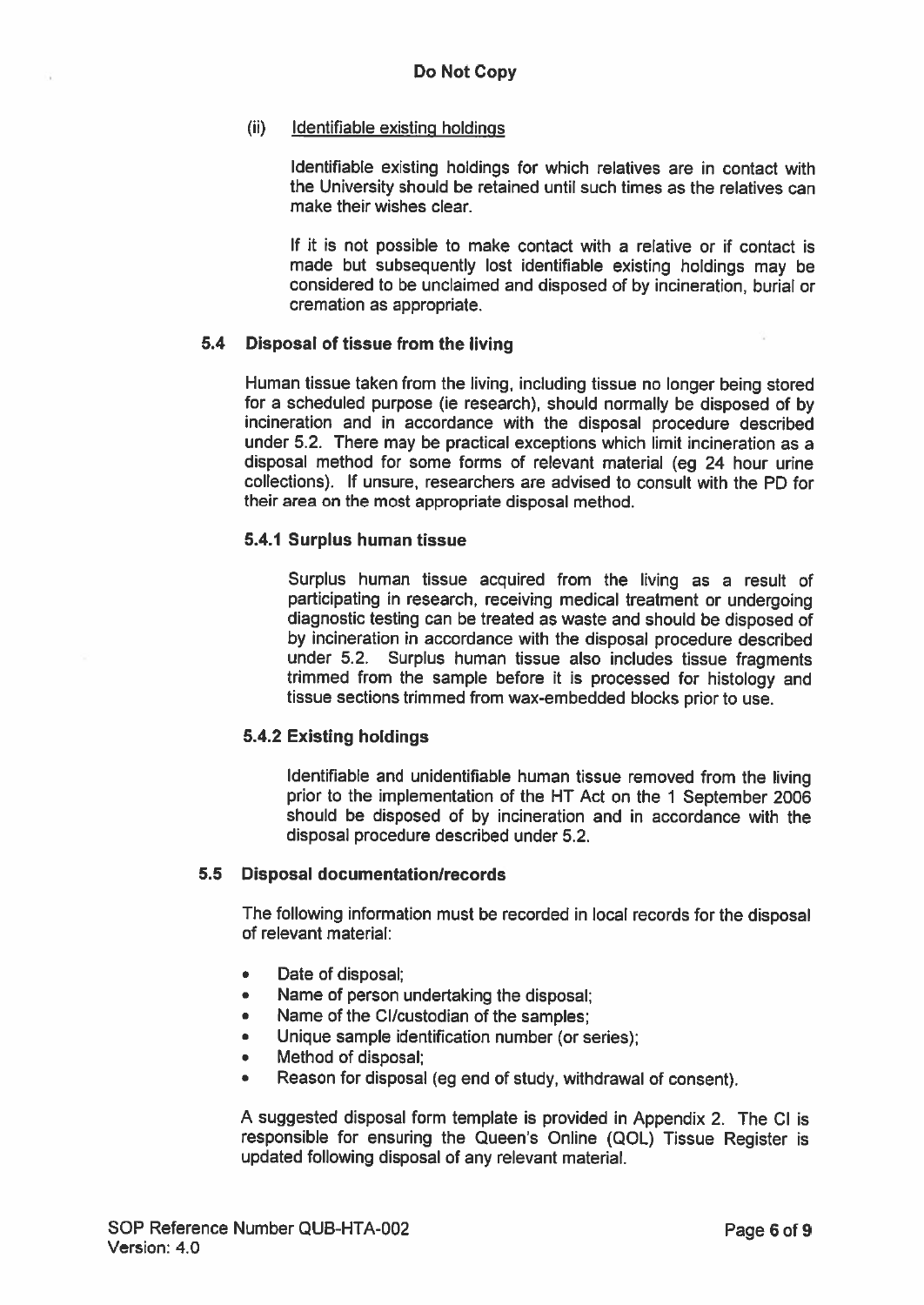# 6. References

Human Tissue Authority Code of practice 5— Disposal of Human Tissue http://www.hta.gov.uk/ db/ documents/Code of practice 5 -Disposal of human tissue.pdf (last access October 2014)

Human Tissue Authority definition of relevant material http://www.hta.gov.ukllegislationpoliciesandcodesofpractice/definitionofrelevantmateria l.cfm (last accessed October 2014)

QUB Occupational Health and Safety http://www.qub.ac.uk/directorates/HumanResources/OccupationalHealthandSafety/He althandSafetyPolicy/Policyandcuidance/ (last accessed October 2014).

#### 7. Appendices

| Appendix 1 | Guidelines on clinical waste packaging for disposal List |
|------------|----------------------------------------------------------|
| Appendix 2 | Disposal form template                                   |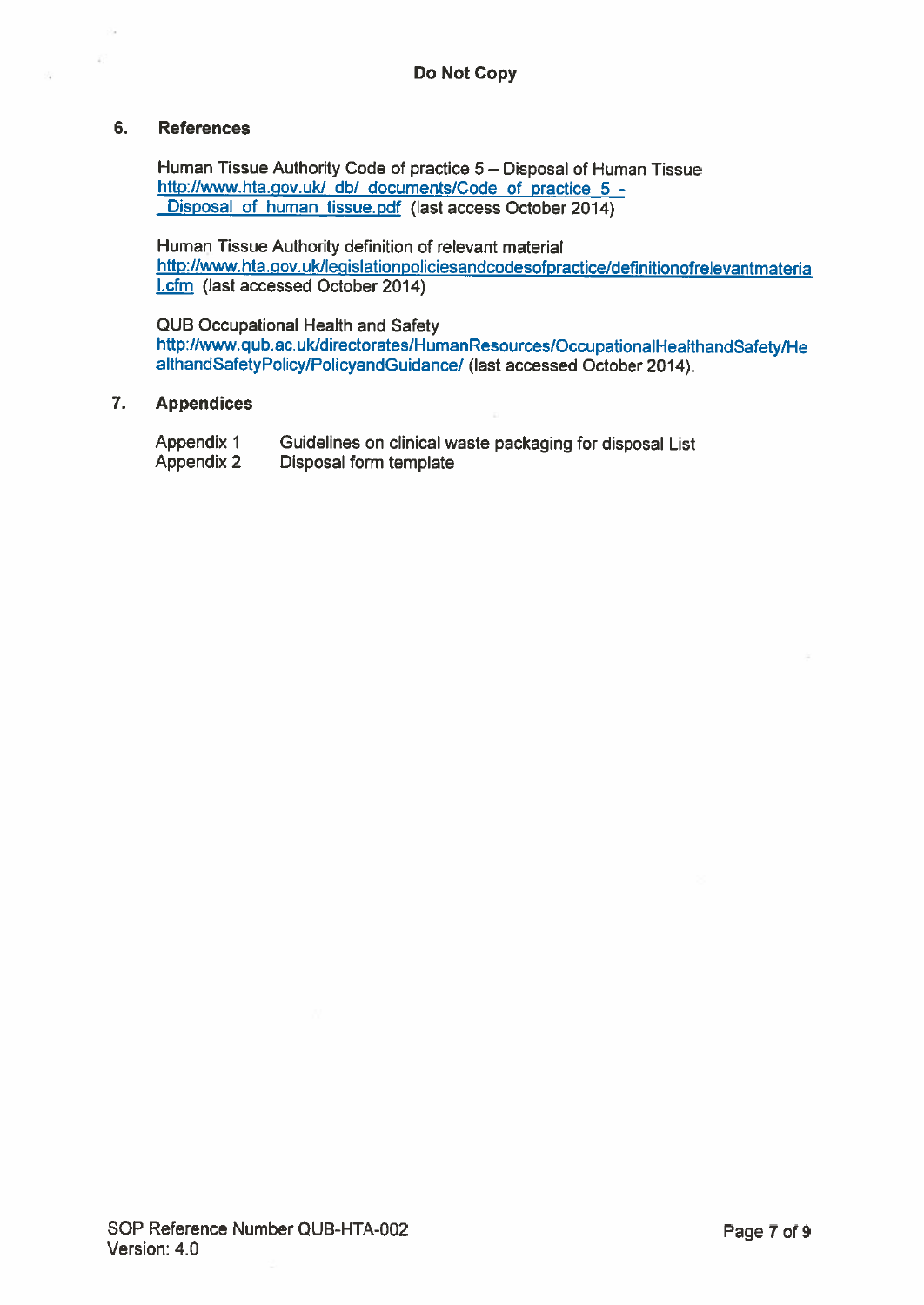# Guidelines on Clinical Waste Packaging for Disposal

Freezers in the MBC store are for waste that is likely to undergo putrefaction. The empty bins in the freezer should be either labelled "HA" for receiving human anatomical waste or "VA" for receiving animal anatomical waste by the first user of <sup>a</sup> particular bin. Alternatively the tissue could be formalin fixed by appropriately trained personnel.

Every container should be uniquely labelled (lab number and building, ie I35WMB) and identifiable and all the relevant details recorded in the clinical waste log book.

The Contractor will not accep<sup>t</sup> waste in any other type of container such as clinical waste plastic bags or "home-made" containers.

| <b>Type of clinical waste</b>    | <b>Contents</b>                           | Waste category code                                                      |
|----------------------------------|-------------------------------------------|--------------------------------------------------------------------------|
| hin                              |                                           |                                                                          |
| 60 litre Red-lidded burn bin     | Human tissue/anatomical waste             | HA<br>Additionally, bin must be labelled<br>"HTA Relevant Material Only" |
| Destination: Incineration        | Animal tissue/anatomical waste            | <b>VA</b>                                                                |
| 60 litre Yellow-lidded burn      | Laboratory waste or other waste not       |                                                                          |
| hin<br>Destination: Incineration | suitable for heat treatment*              | HI                                                                       |
| 60 litre Orange-lidded burn      | Infectious or potentially infectious      |                                                                          |
| <b>hin</b>                       | clinical waste contaminated with bodily   | HT or HL                                                                 |
| Destination: Heat-Treatment &    | fluids and/or free fluids. Must NOT       |                                                                          |
| Deep Land Fill                   | contain HTA relevant material*            |                                                                          |
| <b>Orange Bag</b>                | Infectious or potentially infectious soft |                                                                          |
|                                  | clinical waste contaminated with bodily   | HT or HL                                                                 |
| Destination: Heat-Treatment &    | fluids e.g. gloves & tissues. Must NOT    |                                                                          |
| Deep Land Fill                   | contain HTA relevant material*            |                                                                          |
| 60 litre Purple-lidded burn      | Clinical waste contaminated with          |                                                                          |
| hin                              | cytotoxic and cytostatic material (EtBr   | HY                                                                       |
| Destination: Incineration        | gels etc)                                 |                                                                          |
| Orange lidded sharps bins        | Laboratory clinical sharps                | HT                                                                       |
| Destination: Heat-Treatment &    |                                           |                                                                          |
| Deep Land Fill                   |                                           |                                                                          |
| Orange lidded sharps bins        | Laboratory clinical sharps contaminated   | HA or HAS                                                                |
| <b>WHEN SEALED, PLACE IN</b>     | with human waste                          | Additionally, bin must be labelled                                       |
| <b>60L RED LIDDED HA BIN</b>     |                                           | "HTA Relevant Material Only"                                             |
| Destination: Incineration        |                                           |                                                                          |

<sup>1</sup>Please note the 60 litre burn bins must not be used for sharps – they are thin gauge plastic and are not designed to contain sharps.

<sup>2</sup>HTA relevant waste material from the living must be disposed of by incineration only. No HTA relevant waste materials may disposed of by any route that culminates in land-fill. (HTA relevant waste material from pos<sup>t</sup> mortem must be disposed of in accordance with the consent <sup>g</sup>iven and/or the wishes those <sup>g</sup>iving consent on behalf of the deceased so long as lawful).